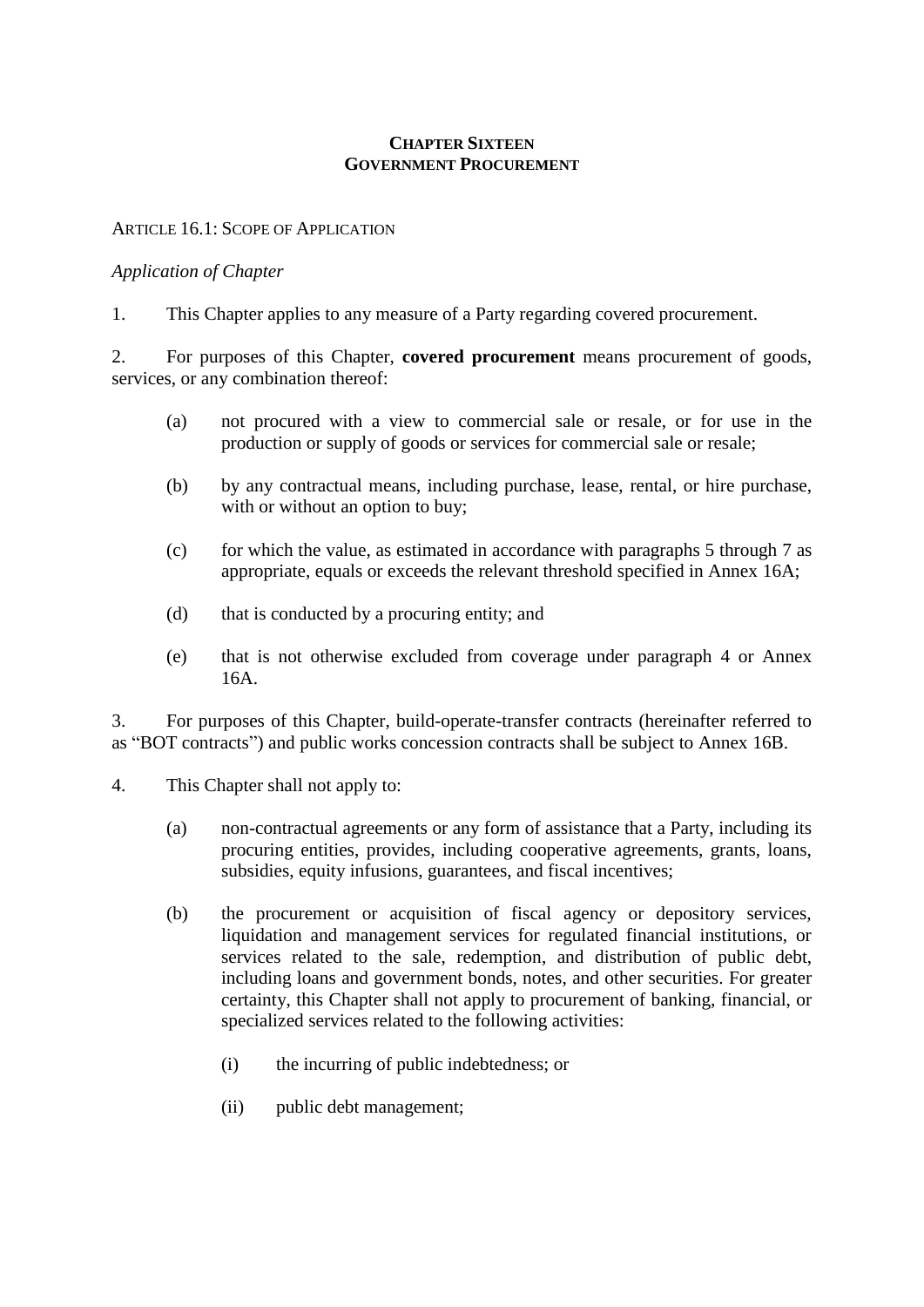- (c) purchases funded by international grants, loans, or other assistance, where the provision of such assistance is subject to conditions inconsistent with this Chapter; and
- (d) hiring of government employees and related employment measures.

### *Valuation*

5. In estimating the value of a procurement for purposes of ascertaining whether it is a covered procurement, a procuring entity shall:

- (a) neither divide a procurement into separate procurements nor use a particular method for estimating the value of a procurement for purposes of avoiding the application of this Chapter; and
- (b) take into account all forms of remuneration, including any premiums, fees, commissions, interest, other revenue streams that may be provided for in the procurement, and, where the procurement provides for the possibility of option clauses, the total maximum value of the procurement, inclusive of optional purchases.

6. Where an individual requirement for a procurement results in the award of more than one contract, or in the award of contracts in separate parts (hereinafter referred to as "recurring procurements"), the calculation of the total estimated maximum value shall be based on:

- (a) the value of recurring procurements of the same type of good or service awarded during the preceding 12 months or the procuring entity's preceding fiscal year, adjusted, where possible, to take into account anticipated changes in the quantity or value of the good or service being procured over the following 12 months; or
- (b) the estimated value of recurring procurements of the same type of good or service to be awarded during the 12 months following the initial contract award or the procuring entity's fiscal year.

7. Where the total estimated maximum value of a procurement over its entire duration is not known, the procurement shall be covered by this Chapter.

8. Nothing in this Chapter shall prevent a Party from developing new procurement policies, procedures, or contractual means, provided that they are consistent with this Chapter.

#### ARTICLE 16.2: EXCEPTIONS TO THE CHAPTER

1. Nothing in this Chapter shall be construed to prevent a Party from taking any action or not disclosing any information that it considers necessary for the protection of its essential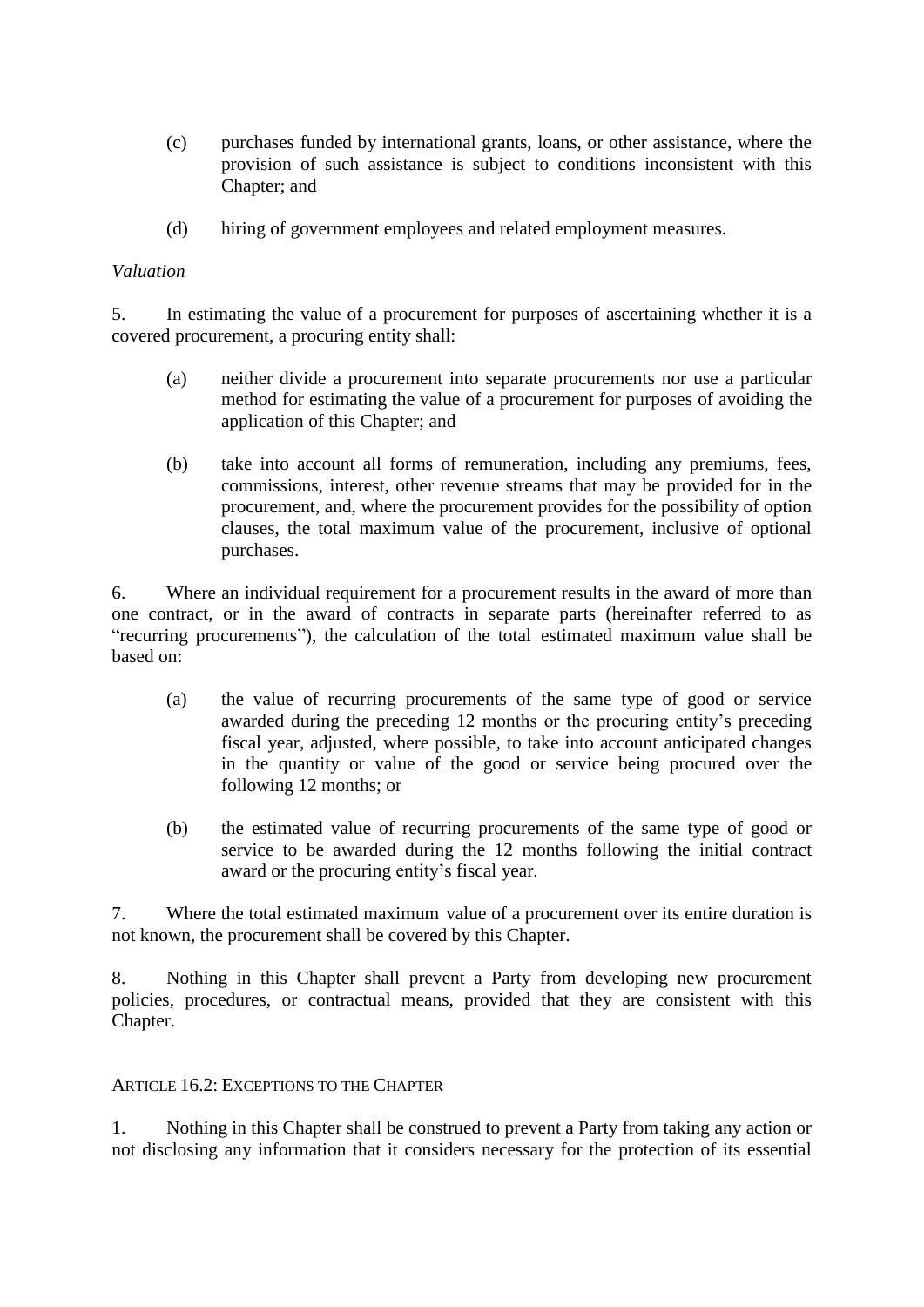security interests related to the procurement of arms, ammunition, or war materials, or to procurement indispensable for national security or for national defense purposes.

2. Subject to the requirement that such measures are not applied in a manner that would constitute a means of arbitrary or unjustifiable discrimination between the Parties or a disguised restriction on trade between the Parties, nothing in this Chapter shall be construed to prevent a Party from adopting or maintaining measures:

- (a) necessary to protect public morals, order, or safety;
- (b) necessary to protect human, animal, or plant life or health;
- (c) necessary to protect intellectual property; or
- (d) related to goods or services of persons with disabilities, philanthropic institutions, or prison labor.

3. The Parties understand that subparagraph 2(b) includes environmental measures necessary to protect human, animal, or plant life or health.

#### ARTICLE16.3: GENERAL PRINCIPLES

#### *National Treatment and Non-Discrimination*

1. With respect to any measure covered by this Chapter, each Party shall accord immediately and unconditionally to the goods and services of the other Party and to the suppliers of the other Party offering such goods or services, treatment no less favorable than that accorded to domestic goods, services, and suppliers.

- 2. With respect to any measure covered by this Chapter, a Party shall not:
	- (a) treat a locally established supplier less favorably than another locally established supplier on the basis of degree of foreign affiliation or ownership; nor
	- (b) discriminate against a locally established supplier on the basis that the goods or services offered by that supplier for a particular procurement are goods or services of the other Party.

#### *Use of Electronic Means*

- 3. When conducting covered procurement by electronic means, a procuring entity shall:
	- (a) ensure that the procurement is conducted using information technology systems and software, including those related to authentication and encryption of information, that are generally available and interoperable with other generally available information technology systems and software; and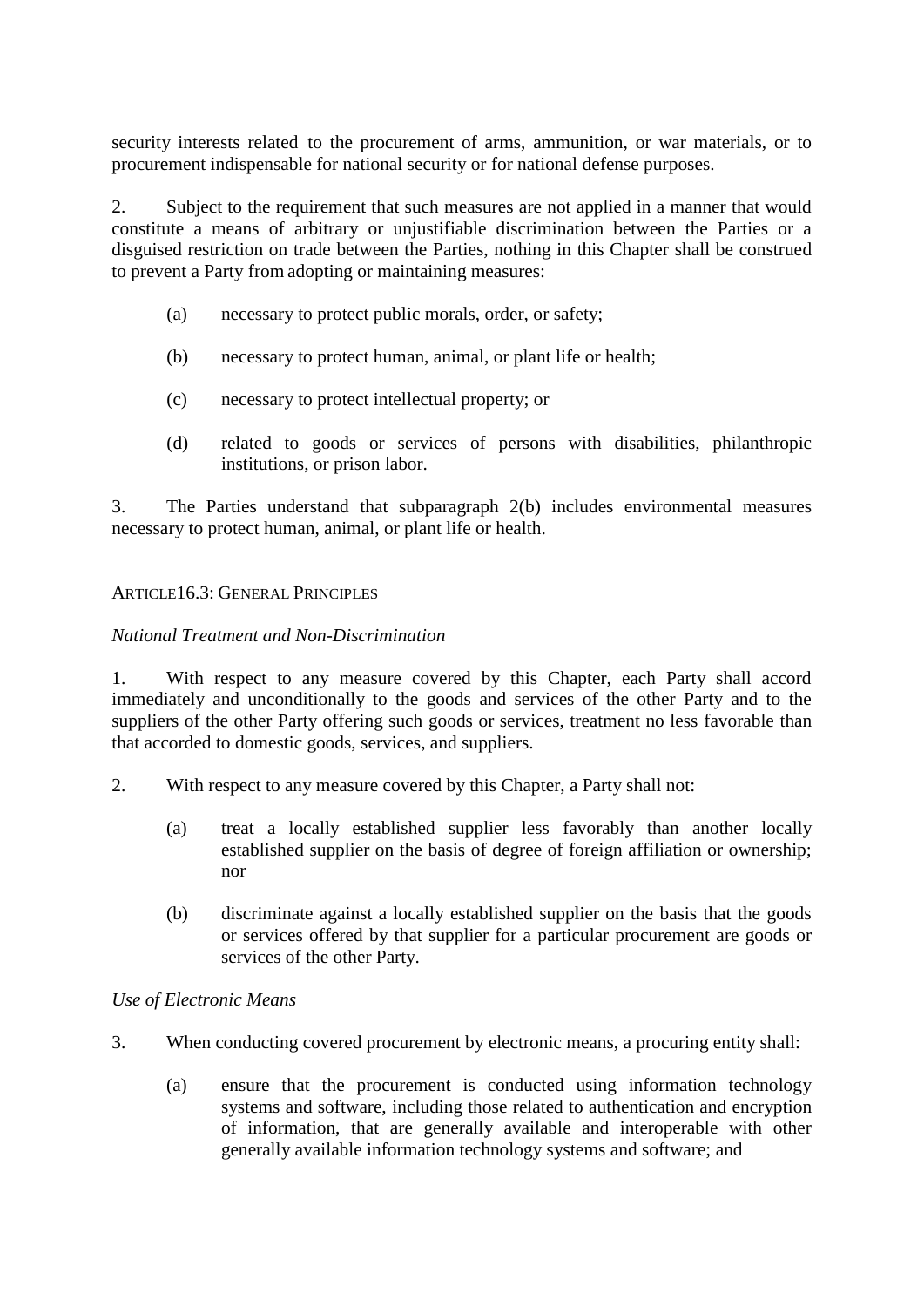(b) maintain mechanisms that ensure the integrity of requests for participation and tenders, including establishment of the time of receipt and the prevention of inappropriate access.

### *Conduct of Procurement*

4. A procuring entity shall conduct covered procurement in a transparent and impartial manner that:

- (a) is consistent with this Chapter;
- (b) avoids conflicts of interest; and
- (c) prevents corrupt practices.

### *Rules of Origin*

5. For purposes of covered procurement, each Party shall apply to covered procurement of goods or services imported from or supplied from the other Party the rules of origin that it applies in the normal course of trade to the same goods or services from the other Party.

#### *Offsets*

6. A procuring entity shall not seek, take account of, impose, or enforce offsets at any stage of a procurement.

#### *Measures Not Specific to Procurement*

- 7. Paragraphs 1 and 2 shall not apply to:
	- (a) customs duties and charges of any kind imposed on, or in connection with importation;
	- (b) the method of levying such duties and charges;
	- (c) other import regulations or formalities; and
	- (d) measures affecting trade in services other than measures governing covered procurement.

#### ARTICLE 16.4: PUBLICATION OF PROCUREMENT INFORMATION

#### Each Party shall:

(a) promptly publish any measure of general application and any modification thereto regarding covered procurement, in an electronic medium listed in Section H of Annex 16A, and in such a manner as to enable the other Party and its suppliers to become acquainted with them; and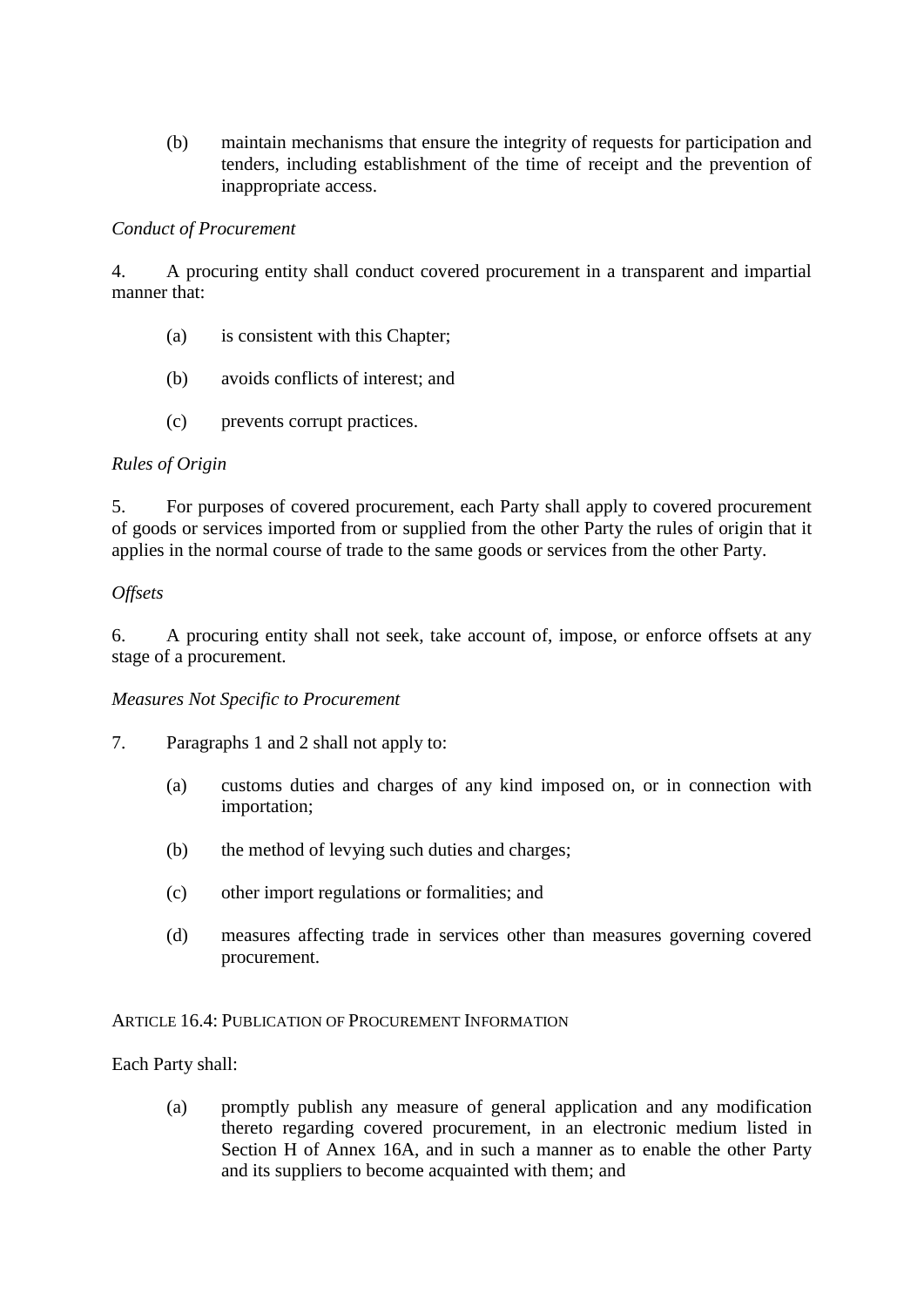(b) provide an explanation thereof to the other Party, upon request.

### ARTICLE 16.5: PUBLICATION OF NOTICES

### *Notice of Intended Procurement*

1. For each covered procurement, a procuring entity shall publish a notice inviting suppliers to submit tenders, or where appropriate, applications for participation for that procurement, except in the circumstances described in Article 16.9. The notice shall be published in an electronic medium listed in Section H of Annex 16A, and each such notice shall be accessible during the entire period established for tendering for the relevant procurement.

- 2. Each notice of intended procurement shall include:
	- (a) a description of the intended procurement;
	- (b) the procurement method;
	- (c) any conditions that suppliers must fulfill to participate in the procurement;
	- (d) the name of the procuring entity issuing the notice;
	- (e) the address and contact point where suppliers may obtain all documents related to the procurement;
	- (f) where applicable, the address and any final date for the submission of requests for participation in the procurement;
	- (g) the address and the final date for the submission of tenders;
	- (h) where applicable, for recurring contracts, if possible, an estimate of the timing of subsequent notices of intended procurement;
	- (i) the dates for delivery of the goods or services to be procured or the duration of the contract; and
	- (j) an indication that the procurement is covered by this Chapter.

3. Procuring entities shall publish the notices in a timely manner through means which offer the widest possible and non-discriminatory access to the interested suppliers of the Parties. These means shall be accessible free of charge through a single point of access specified in Annex 16A.

*Notice of Planned Procurement*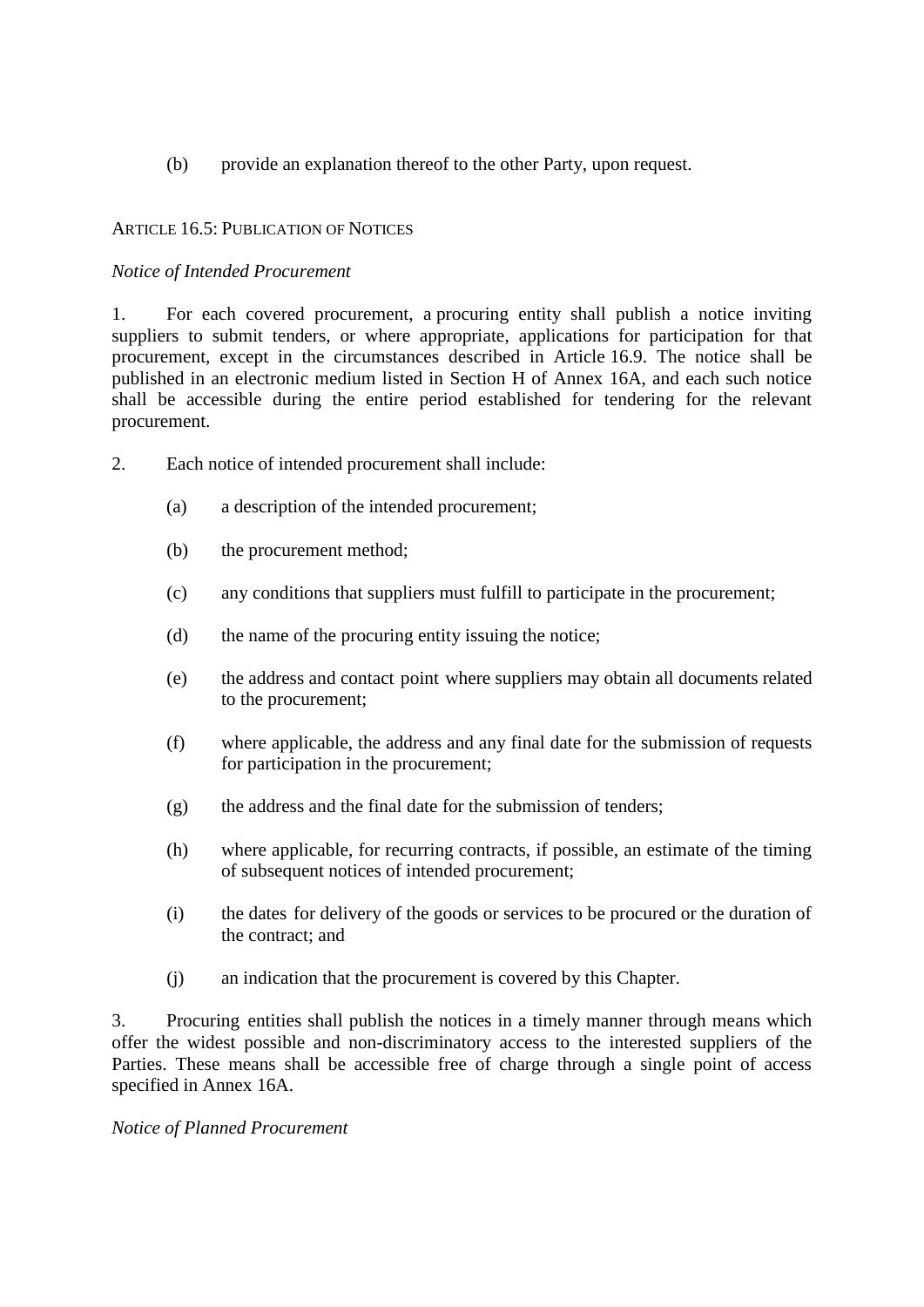4. Each Party shall encourage its procuring entities to publish in an electronic medium listed in Section H of Annex 16A, as early as possible in each fiscal year, a notice regarding their future procurement plans. Such notices should include the subject matter of the procurement and the planned date of the publication of the notice of intended procurement.

# *Summary Notice*

5. For purposes of this Chapter, each Party, including its procuring entities, shall endeavor to use English as the language for publishing the notice for each case of intended procurement. The notice shall contain at least the following information:

- (a) the subject matter of the procurement;
- (b) the final date for the submission of tenders; and
- (c) the address and contact point from which documents related to the procurement may be requested.

#### ARTICLE 16.6: CONDITIONS FOR PARTICIPATION

1. Where a Party requires suppliers to satisfy registration, qualification, or any other requirements or conditions for participation in order to participate in a procurement, the procuring entity shall publish a notice inviting suppliers to apply for participation. The procuring entity shall publish the notice sufficiently in advance to provide interested suppliers with sufficient time to prepare and submit applications and for the procuring entity to evaluate and make its determination based on such applications.

- 2. In establishing the conditions for participation, a procuring entity shall:
	- (a) limit such conditions to those that are essential to ensure that a supplier has the legal, financial, commercial, and technical abilities to fulfill the requirements and technical specifications of the procurement on the basis of that supplier's business activities outside the territory of the Party of the procuring entity, as well as its business activities, if any, inside the territory of the Party of the procuring entity; and
	- (b) base its determination solely on the conditions that the procuring entity has specified in advance in notices or tender documentation;

3. In assessing whether a supplier satisfies the conditions for participation, a procuring entity:

- (a) shall not impose the condition that, in order for a supplier to participate in a procurement or be awarded a contract, the supplier has previously been awarded one or more contracts by a procuring entity of the Party;
- (b) may require relevant prior experience where essential to meet the requirements of the procurement; and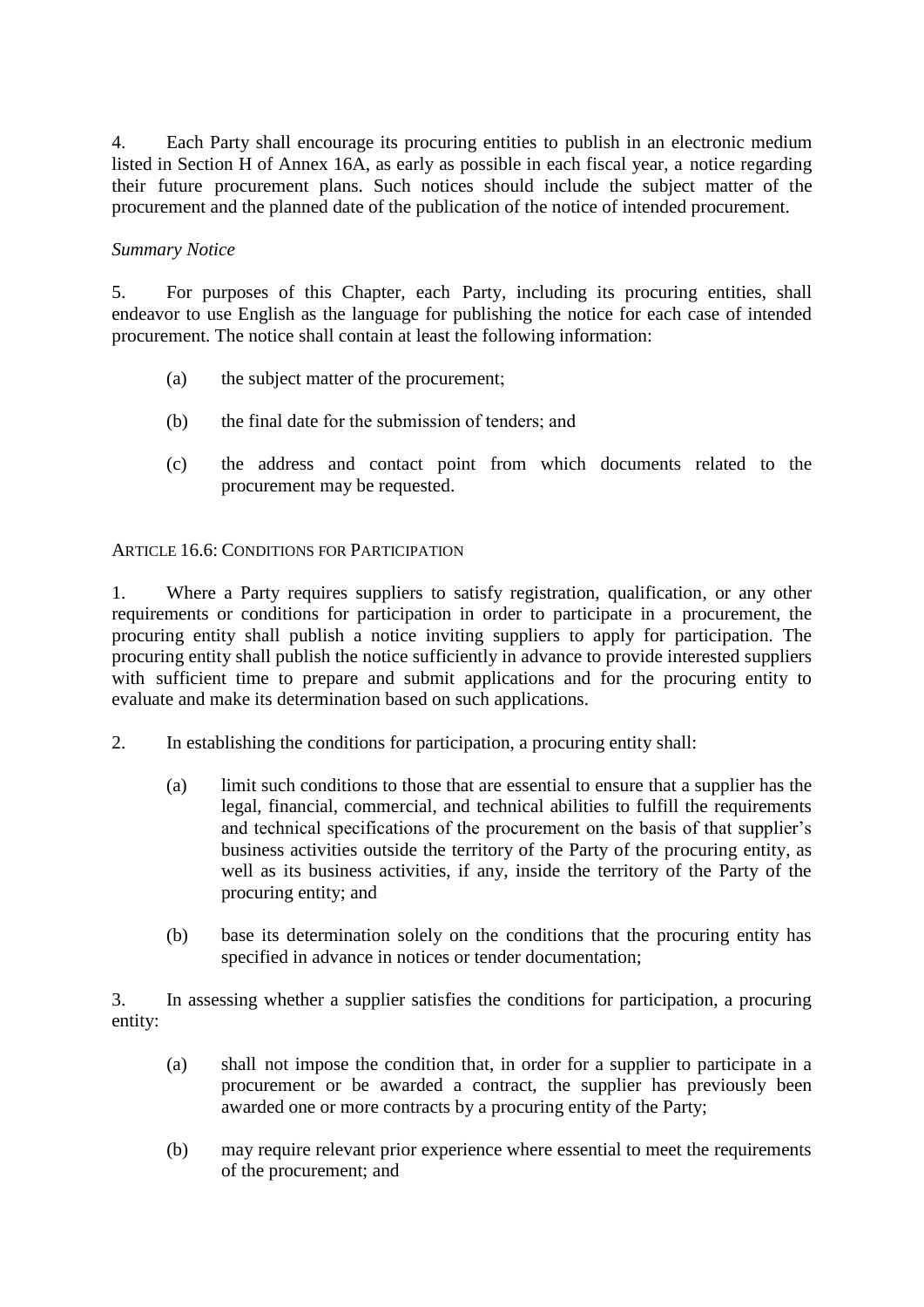(c) shall allow all domestic suppliers and suppliers of the other Party that satisfy the conditions for participation to be recognized as qualified and to participate in the procurement.

4. Where there is supporting evidence, a Party, including its procuring entities, may exclude a supplier on grounds such as:

- (a) bankruptcy;
- (b) false declarations;
- (c) significant or persistent deficiencies in performance of any substantive requirement or obligation under a prior contract or contracts;
- (d) final judgments in respect of serious crimes or other serious offences;
- (e) professional misconduct or acts or omissions that adversely reflect on the commercial integrity of the supplier; or
- (f) failure to pay taxes.

5. Procuring entities shall not adopt or apply any registration system or qualification procedure with the purpose or the effect of creating unnecessary obstacles to the participation of suppliers of the other Party in its procurement.

6. The process of, and the time required for, registering and qualifying suppliers shall not be used in order to exclude suppliers of the other Party from being considered for a particular procurement.

7. A procuring entity shall promptly communicate to any supplier that has applied for qualification its decision on whether that supplier is qualified. Where a procuring entity rejects an application for qualification or ceases to recognize a supplier as qualified, the procuring entity shall, upon request of the supplier, promptly provide it with a written explanation.

#### ARTICLE 16.7: INFORMATION ON INTENDED PROCUREMENTS

#### *Tender Documentation*

1. A procuring entity shall promptly provide to suppliers interested in participating in a procurement tender documentation that includes all information necessary to permit suppliers to prepare and submit responsive tenders.

2. Unless already provided in the notice of intended procurement, such documentation shall include a complete description of: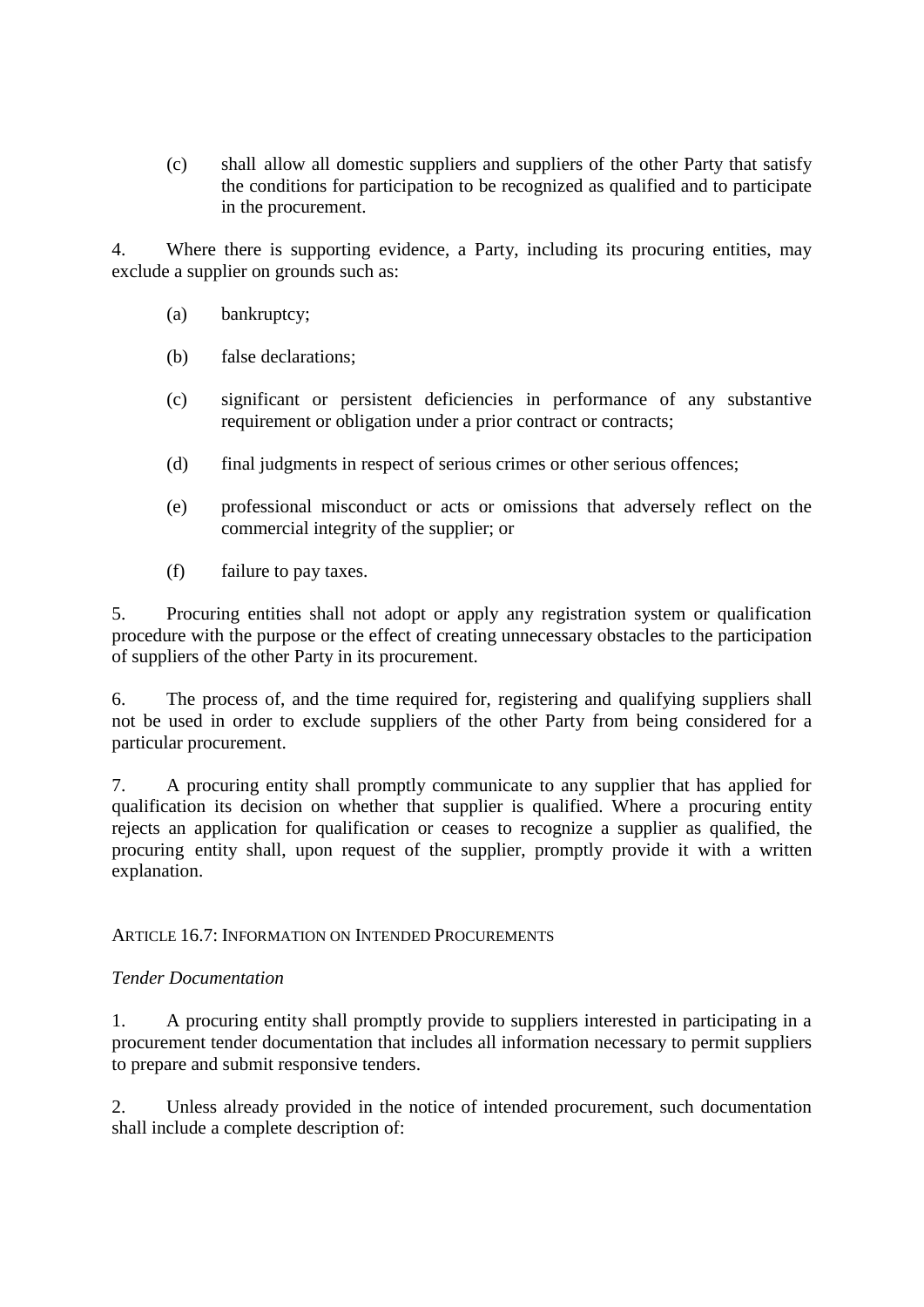- (a) the procurement, including the nature and the quantity of the goods or services to be procured or, where the quantity is unknown, the estimated quantity and any requirements to be fulfilled, including any technical specifications, conformity assessment certification, plans, drawings, or instructional materials;
- (b) any conditions for participation of suppliers, including a list of information and documents that suppliers are required to submit in connection therewith;
- (c) all evaluation criteria to be considered in the awarding of the contract, and, except where price is the sole criterion, the relative importance of such criteria;
- (d) where the procuring entity will conduct the procurement by electronic means, any authentication and encryption requirements or other requirements related to the submission of information by electronic means;
- (e) where the procuring entity will hold an electronic auction, the rules, including identification of the elements of the tender related to the evaluation criteria, on which the auction will be conducted;
- (f) where there will be a public opening of tenders, the date, time, and place for the opening and, where appropriate, the persons authorized to be present;
- (g) any other terms or conditions, including terms of payment and any limitation on the means by which tenders may be submitted, e.g., paper or electronic means; and
- (h) any dates for the delivery of goods or the supply of services or the duration of the contract.

3. A procuring entity shall make available relevant tender documentation in an electronic medium listed in Section H of Annex 16A.

## *Technical Specifications*

4. A procuring entity shall not prepare, adopt, or apply any technical specification or prescribe any conformity assessment procedure with the purpose or the effect of creating unnecessary obstacles to trade between the Parties.

5. In prescribing the technical specifications for the goods or services being procured, a procuring entity shall, where appropriate:

- (a) specify the technical specification in terms of performance and functional requirements, rather than design or descriptive characteristics; and
- (b) base the technical specification on international standards, where such exist; otherwise, on national technical regulations, recognized national standards, or building codes.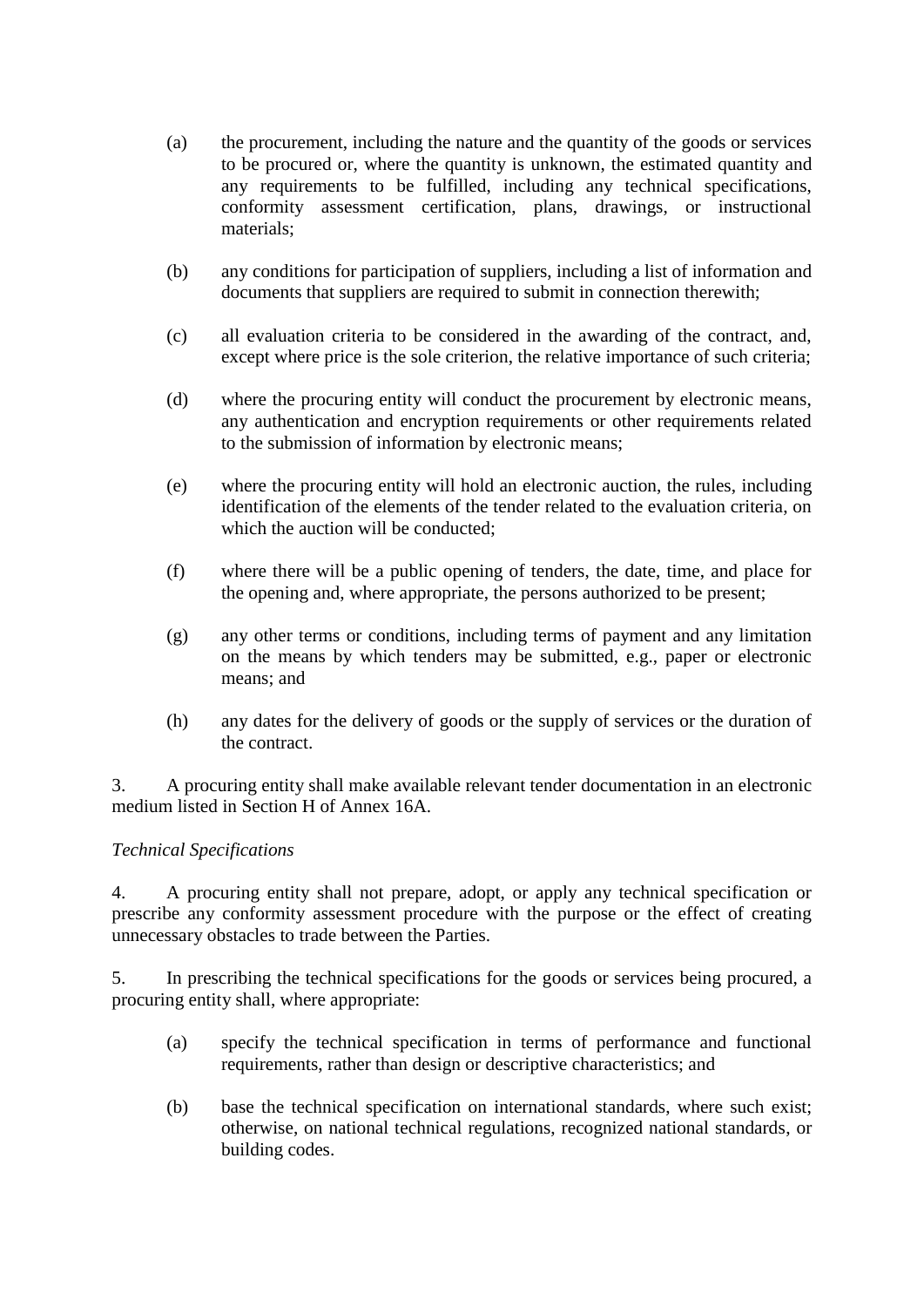6. A procuring entity shall not prescribe any technical specifications that require or refer to a particular trademark or trade name, patent, copyright, design, type, specific origin, producer, or supplier, unless there is no other sufficiently precise or intelligible way of describing the procurement requirements and provided that, in such cases, words such as "or equivalent" are also included in the tender documentation.

7. A procuring entity shall not seek or accept, in a manner that would have the effect of precluding competition, advice that may be used in the preparation or adoption of any technical specification for a specific procurement from a person that may have a commercial interest in the procurement.

8. For greater certainty, this Article is not intended to preclude a procuring entity from preparing, adopting, or applying technical specifications to promote the conservation of natural resources or protect the environment.

## *Modifications*

9. Where, in the course of a covered procurement, a procuring entity modifies the criteria or technical requirements set out in a notice or tender documentation provided to participating suppliers, or amends or reissues a notice or tender documentation, it shall transmit in writing all such modifications, or amended or re-issued notice or tender documentation:

- (a) to all suppliers that are participating at the time of the modification, amendment, or re-issuance, if known, and in all other cases, in the same manner as the original information was made available; and
- (b) in adequate time to allow such suppliers to modify and re-submit amended tenders, as appropriate.

## ARTICLE 16.8: TIME-PERIODS

1. A procuring entity shall provide suppliers with sufficient time to submit applications to participate in a procurement and to prepare and submit responsive tenders, taking into account the nature and complexity of the procurement.

2. A procuring entity that uses selective tendering shall ensure that the final date for the submission of requests for participation shall not, in principle, be less than 25 days from the date of publication of the notice of intended procurement. Where a state of urgency duly substantiated by the procuring entity renders this time-period impracticable, the time-period may be reduced to not less than 10 days.

3. Except as provided for in paragraphs 4 and 5, a procuring entity shall establish that the final date for the submission of tenders shall not be less than 40 days from the date on which:

(a) in the case of open tendering, the notice of intended procurement is published; or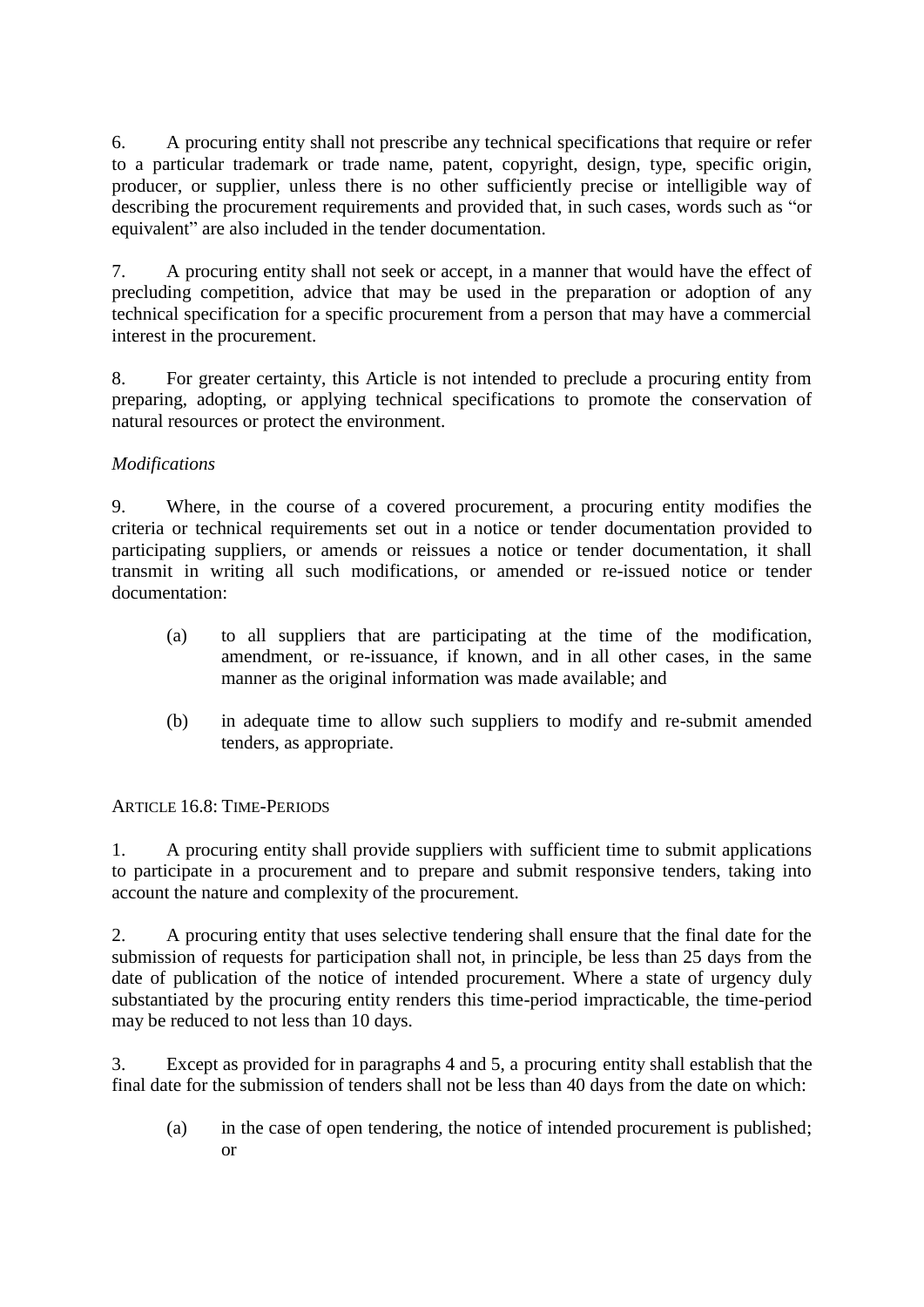(b) in the case of selective tendering, the procuring entity notifies suppliers that they will be invited to submit tenders.

4. A procuring entity may reduce the time-period for tendering set out in accordance with paragraph 3 by five days for each one of the following circumstances:

- (a) the notice of intended procurement is published by electronic means;
- (b) all the tender documentation is made available by electronic means from the date of the publication of the notice of intended procurement; and
- (c) the procuring entity accepts tenders by electronic means.

5. A procuring entity may reduce the time-period for tendering set out in paragraphs 3 and 4 to not less than 10 days:

- (a) where the procuring entity published a notice in an electronic medium listed in Section H of Annex 16A containing the information specified in paragraphs 3 and 4 of Article 16.5 at least 40 days and not more than 12 months in advance;
- (b) in the case of the second or subsequent publication of notices for procurement of a recurring nature;
- (c) where the procuring entity procures commercial goods or services; or
- (d) where a state of urgency duly substantiated by the procuring entity renders such time-period impracticable.

#### ARTICLE 16.9: TENDERING PROCEDURES

1. Procuring entities shall award their contracts in a manner consistent with this Chapter, using open, selective, or limited tendering.

## *Open Tendering*

2. A procuring entity shall award contracts by means of open tendering except where paragraphs 16.9.3 through 5 apply.

## *Selective Tendering*

3. Where a Party's law allows the use of selective tendering, a procuring entity shall, for each intended procurement:

(a) publish a notice inviting suppliers to apply for participation in the procurement sufficiently in advance to provide interested suppliers with time to prepare and submit applications and for the procuring entity to evaluate and make its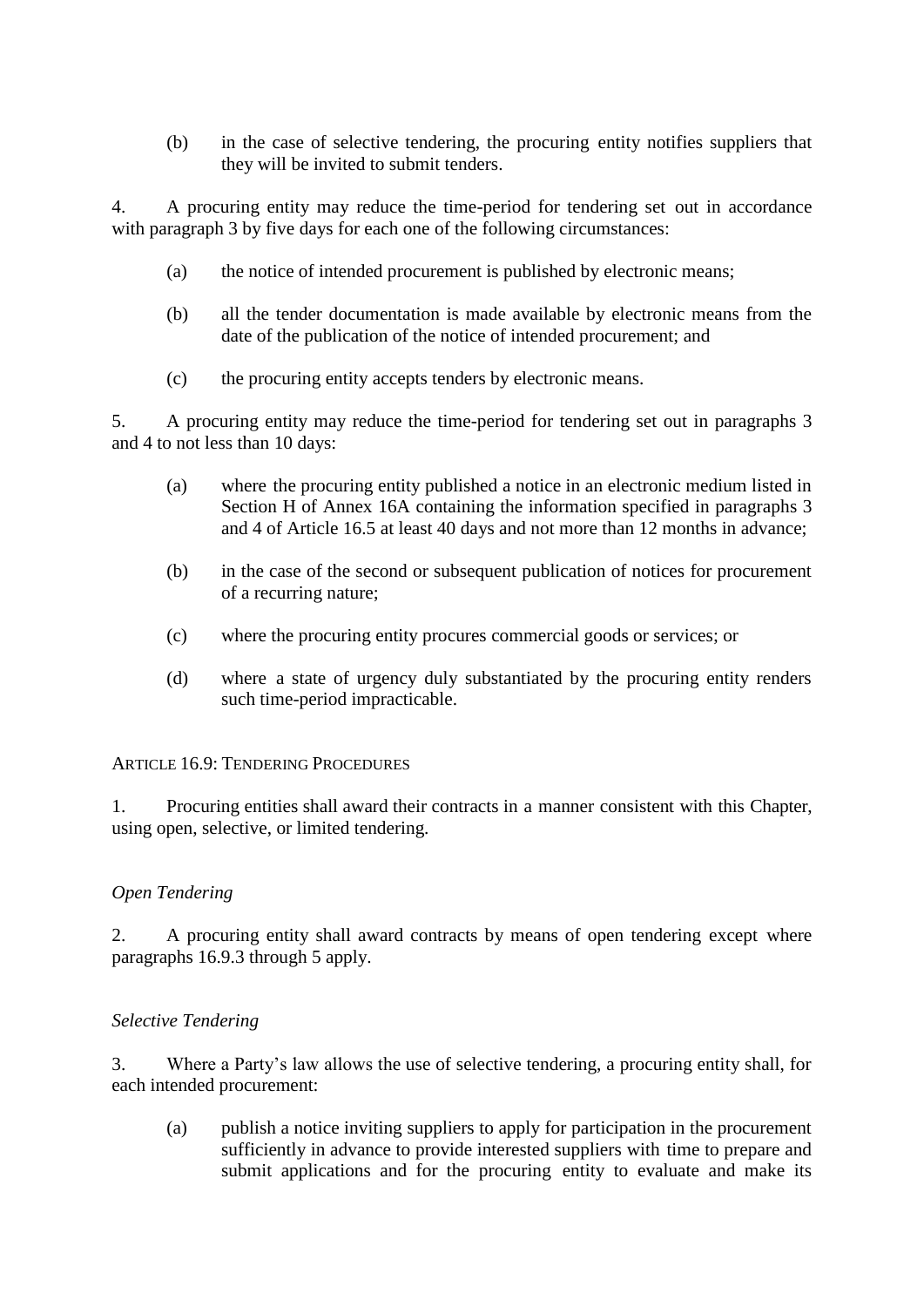### determinations based on such applications; and

(b) allow all domestic suppliers and suppliers of the other Party that the procuring entity has determined satisfy the conditions for participation to submit a tender, unless the procuring entity has stated in the notice of intended procurement or, where publicly available, the tender documentation a limitation on the number of suppliers that will be permitted to tender and the criteria for such a limitation.

### *Limited Tendering*

4. Provided that it does not use this provision for purposes of avoiding competition among suppliers or in a manner that discriminates against suppliers of the other Party or protects domestic suppliers, a procuring entity may use limited tendering only under the following circumstances:

- (a) provided that the requirements of the tender documentation are not substantially modified, where:
	- (i) no tenders were submitted, or no suppliers requested participation;
	- (ii) no tenders that conform to the essential requirements of the tender documentation were submitted;
	- (iii) no suppliers satisfied the conditions for participation; or
	- (iv) the tenders submitted have been collusive;
- (b) where the goods or services can be supplied only by a particular supplier and no reasonable alternative or substitute goods or services exist for any of the following reasons:
	- (i) the requirement is for a work of art;
	- (ii) the protection of patents, copyrights, or other exclusive rights; or
	- (iii) due to an absence of competition for technical reasons;
- (c) for additional deliveries by the original supplier of goods or services that were not included in the initial procurement where a change of supplier for such additional goods or services:
	- (i) can not be made for economic or technical reasons such as requirements of interchangeability or interoperability with existing equipment, software, services, or installations procured under the initial procurement; and
	- (ii) would cause significant inconvenience or substantial duplication of costs for the procuring entity;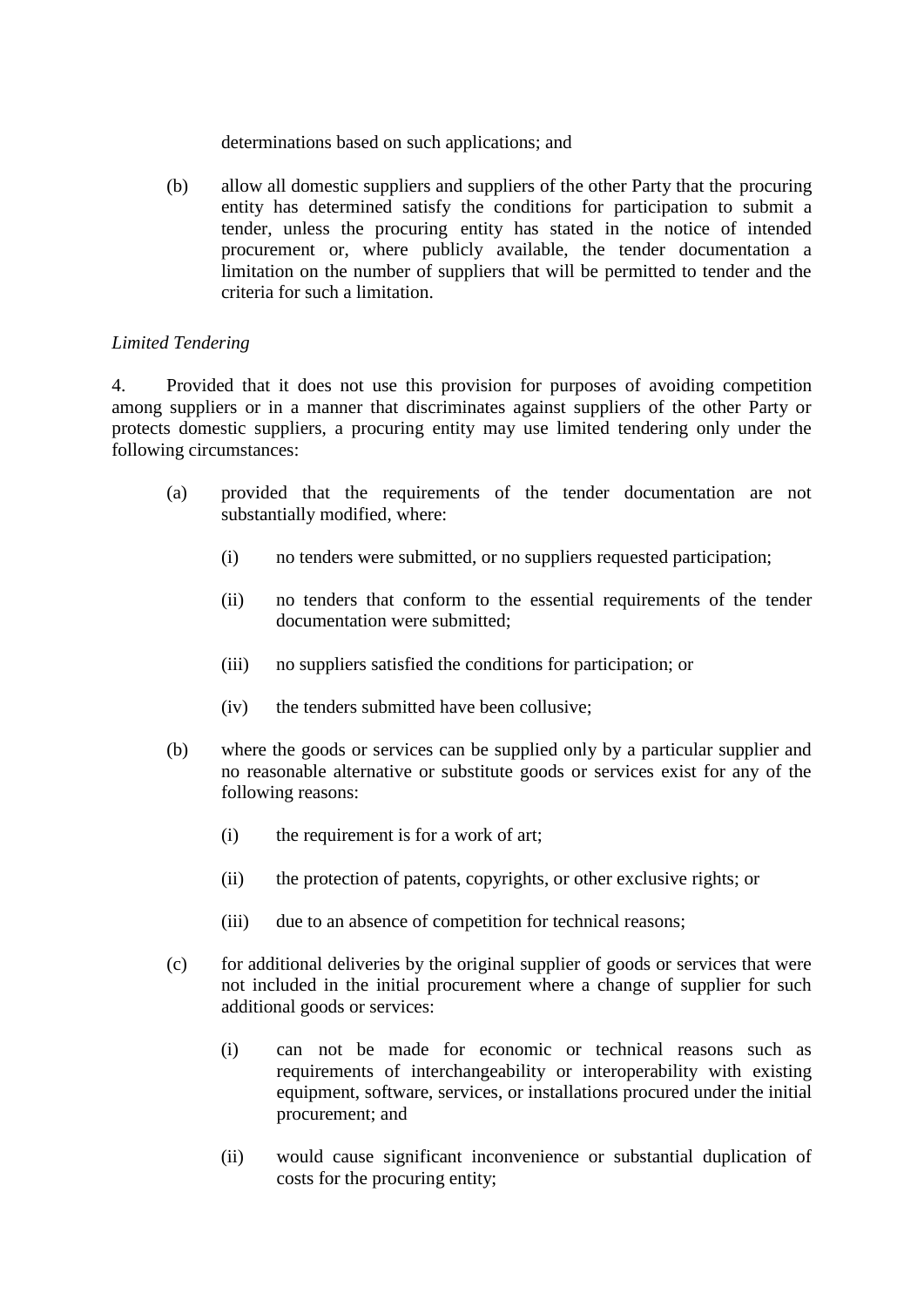- (d) insofar as is strictly necessary where, for reasons of extreme urgency brought about by events unforeseeable by the procuring entity, the goods or services can not be obtained in time using open tendering or selective tendering, and the use of such method would result in serious injury to the procuring entity;
- (e) for goods purchased on a commodity market;
- (f) where a procuring entity procures a prototype or a first good or service which is developed at its request in the course of, and for, a particular contract for research, experiment, study, or original development;
- (g) for purchases made under exceptionally advantageous conditions that only arise in the very short term in the case of unusual disposals such as those arising from liquidation, receivership, or bankruptcy, but not for routine purchases from regular suppliers; or
- (h) where a contract is awarded to a winner of a design contest provided that:
	- (i) the contest has been organized in a manner that is consistent with the principles of this Chapter, in particular related to the publication of a notice of intended procurement; and
	- (ii) the participants are judged by an independent jury with a view to a design contract being awarded to a winner.

5. A procuring entity shall prepare a report in writing on each contract awarded under paragraph 4. Such report shall include the name of the procuring entity, the value and kind of goods or services procured, and a statement indicating the circumstances and conditions described in paragraph 4 that justified the use of limited tendering.

6. If, in tendering procedures, a procuring entity allows tenders to be submitted in several languages, one of those languages shall be English.

#### ARTICLE 16.10: ELECTRONIC AUCTIONS

Where a procuring entity intends to conduct a covered procurement using an electronic auction, the procuring entity shall provide each participant, before commencing the electronic auction, with:

- (a) the automatic evaluation method, including the mathematical formula, that is based on the evaluation criteria set out in the tender documentation and that will be used in the automatic ranking or re-ranking during the auction:
- (b) the results of any initial evaluation of the elements of its tender where the contract is to be awarded on the basis of the most advantageous tender; and
- (c) any other relevant information on the conduct of the auction.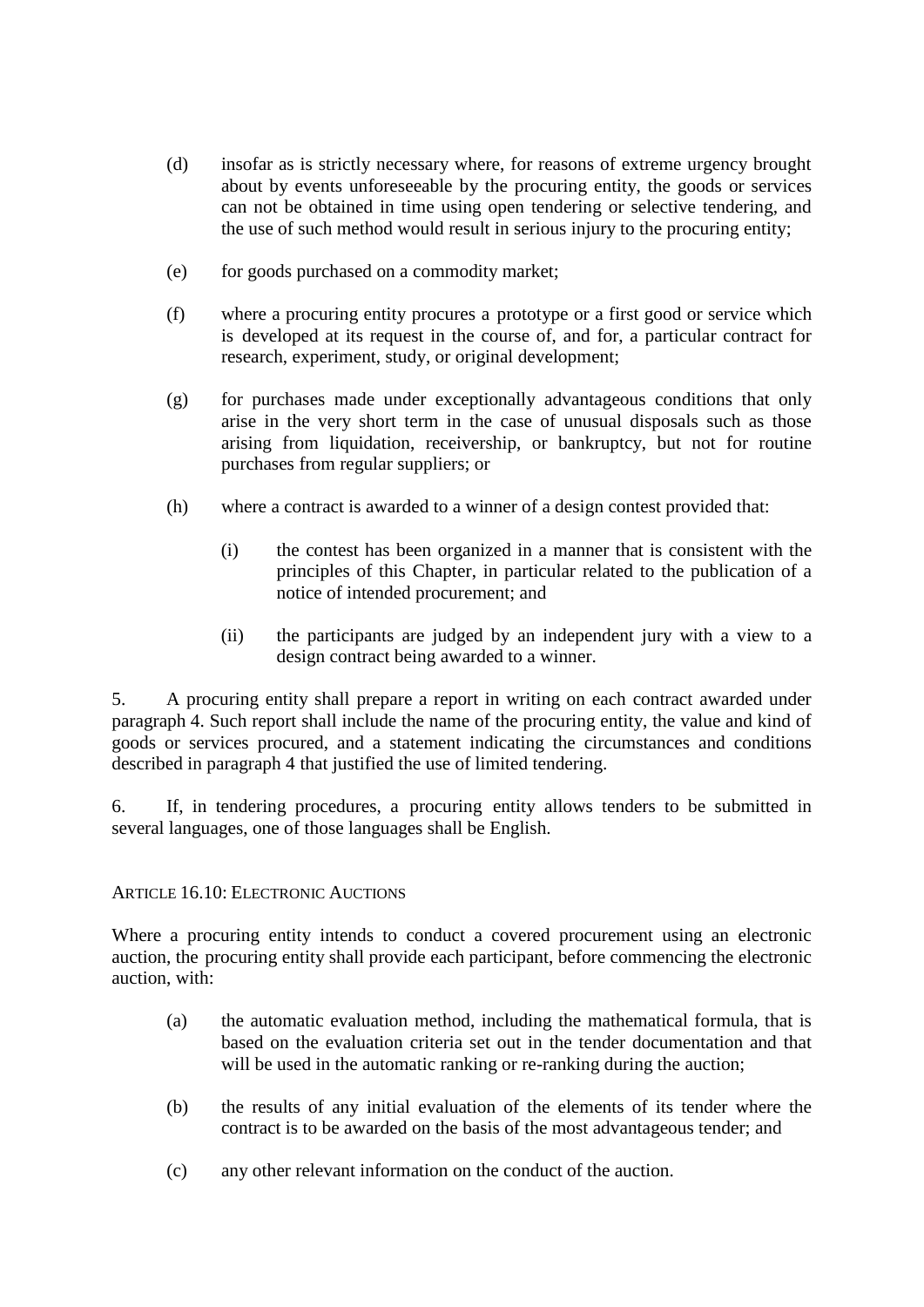## ARTICLE 16.11: OPENING OF TENDERS AND AWARDING OF CONTRACTS

### *Treatment of Tenders*

1. A procuring entity shall receive and open all tenders under procedures that guarantee the fairness and impartiality of the procurement process and the confidentiality of tenders.

2. Where a procuring entity provides suppliers with an opportunity to correct unintentional errors of form between the opening of tenders and the awarding of the contract, the procuring entity shall provide the same opportunity to all participating suppliers.

#### *Awarding of Contracts*

3. A procuring entity shall require that, in order to be considered for an award, a tender:

- (a) be submitted in writing by a supplier that satisfies any conditions for participation; and
- (b) at the time of opening, conform to the essential requirements specified in the notices and tender documentation.

4. Unless a procuring entity determines that it is not in the public interest to award a contract, the procuring entity shall award the contract to the supplier that the procuring entity has determined satisfies the conditions for participation and is fully capable of undertaking the contract and whose tender is determined to be the most advantageous solely on the basis of the requirements and evaluation criteria specified in the notices and tender documentation, or where price is the sole criterion, the lowest price.

5. Where a procuring entity receives a tender with a price that is abnormally lower than the prices in other tenders submitted, it may verify with the supplier that it satisfies the conditions for participation and is capable of fulfilling the terms of the contract.

6. A procuring entity shall not cancel a procurement or terminate or modify awarded contracts in a manner that circumvents this Chapter.

ARTICLE 16.12: TRANSPARENCY IN PROCUREMENT INFORMATION

## *Information Provided to Suppliers*

1. A procuring entity shall promptly inform suppliers that have submitted tenders of its contract award decisions and, upon request, shall do so in writing. Subject to Article 16.13, a procuring entity shall, upon request, provide an unsuccessful supplier with an explanation of the reasons that the procuring entity did not select that supplier's tender and the relative advantages of the successful supplier's tender.

#### *Publication of Award Information*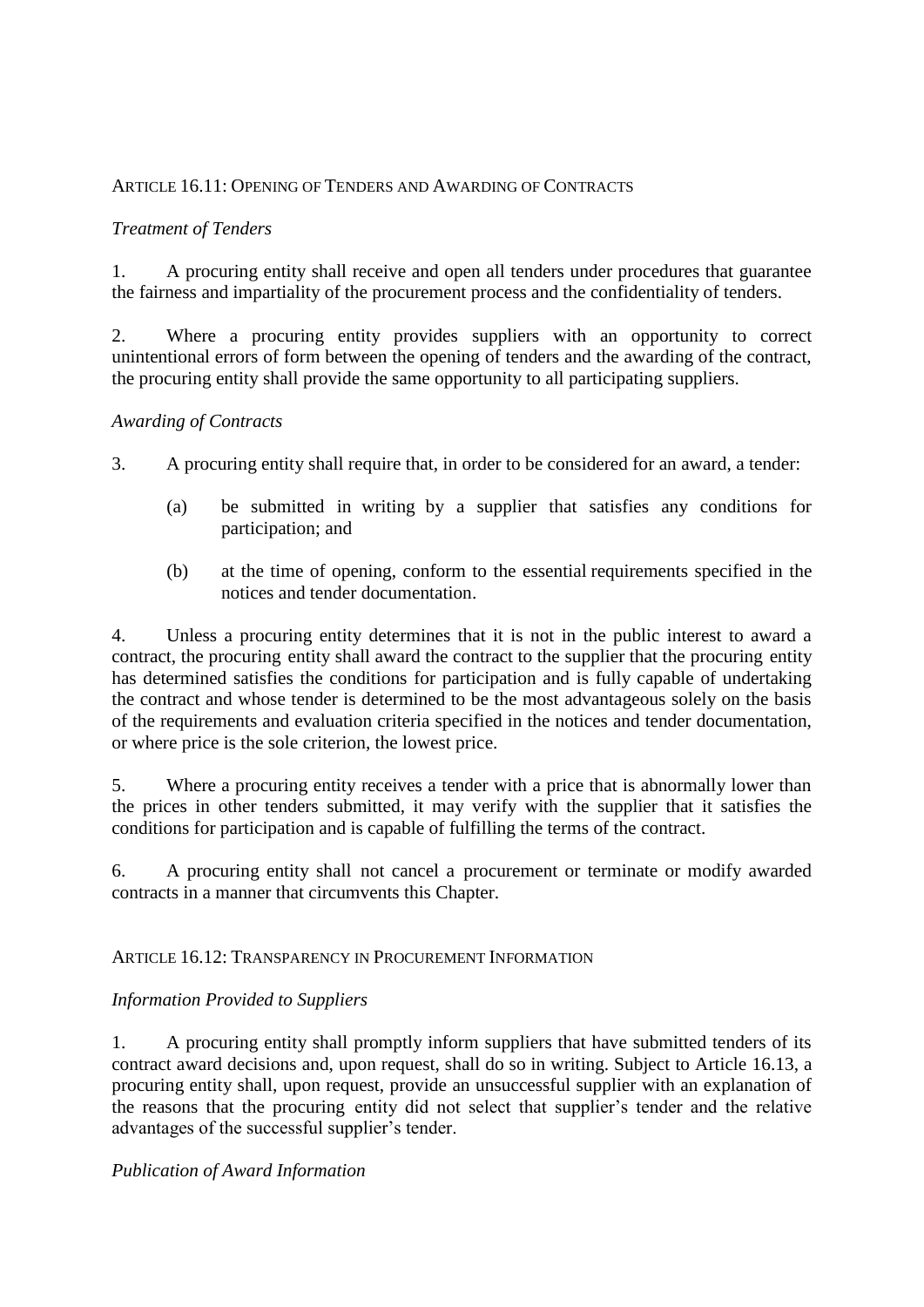2. No later than 72 days after an award, a procuring entity shall publish in a paper or electronic medium listed in Section H of Annex 16A, a notice that includes at least the following information on the contract:

- (a) the name and address of the procuring entity;
- (b) a description of the goods or services procured;
- (c) the date of award;
- (d) the name and address of the successful supplier;
- (e) the contract value; and
- (f) where the procuring entity has not used open or selective tendering, an indication of the circumstances in accordance with Article 16.9.4 justifying the procedures used.

## *Maintenance of Records*

3. A procuring entity shall maintain reports and records of tendering procedures related to covered procurement, including the reports provided for in Article 16.9.5, and shall retain such reports and records for a period of at least three years after the award of a contract.

## ARTICLE 16.13: DISCLOSURE OF INFORMATION

## *Provision of Information to a Party*

1. Upon request of the other Party, a Party shall provide promptly any information necessary to determine whether a procurement was conducted fairly, impartially and in accordance with this Chapter. The information shall include information on the characteristics and relative advantages of the successful tender.

## *Non-Disclosure of Information*

2. Neither Party, including its procuring entities, authorities, and review bodies, shall disclose information that the person providing it has designated as confidential in accordance with its domestic laws, except with the authorization of such person.

3. Notwithstanding any other provision of this Chapter, a Party, including its procuring entities, shall not provide information to a particular supplier that might prejudice fair competition between suppliers.

4. Nothing in this Chapter shall be construed to require a Party, including its procuring entities, authorities, and review bodies, to release confidential information under this Chapter where release: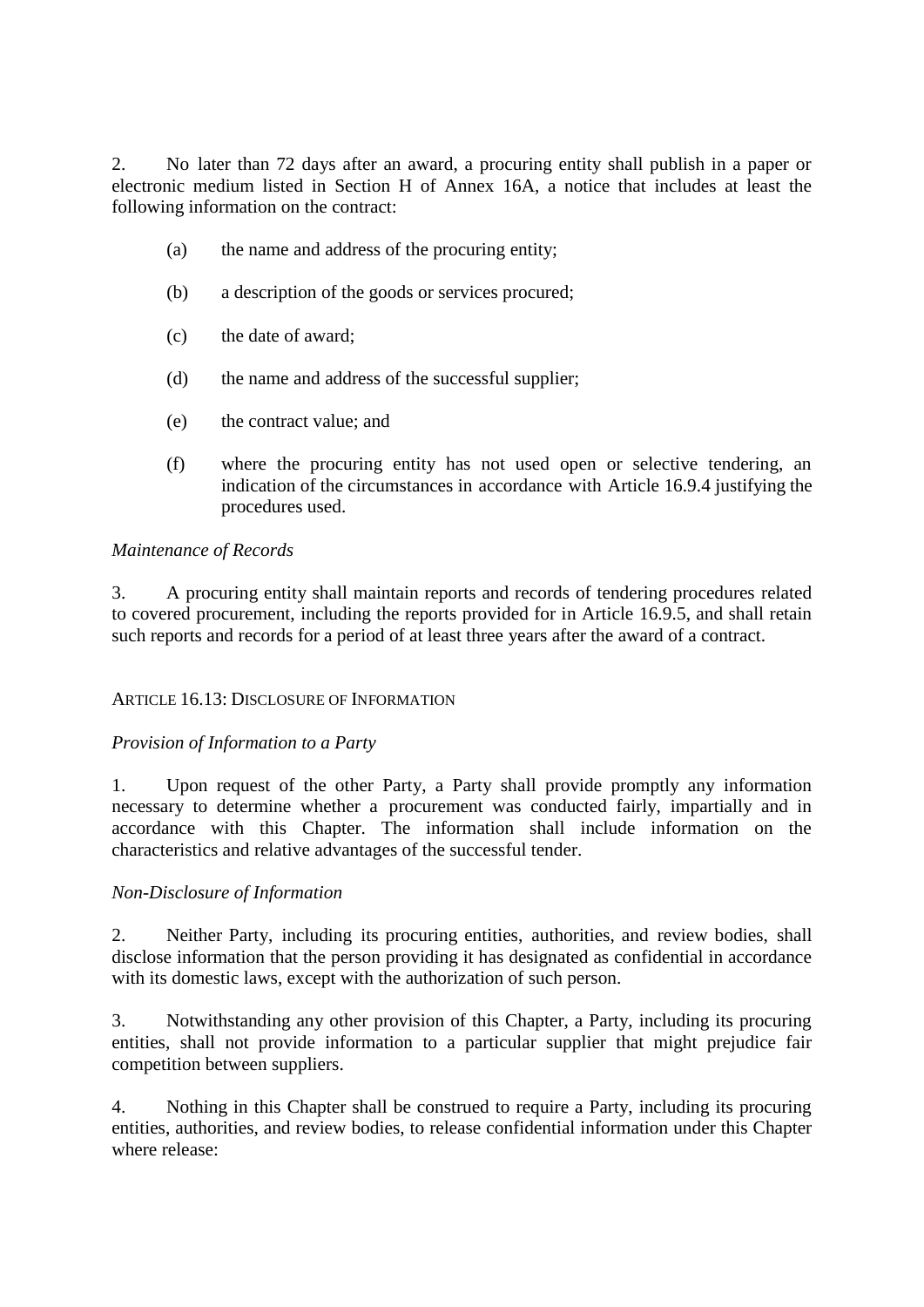- (a) would impede law enforcement;
- (b) might prejudice fair competition between suppliers;
- (c) would prejudice the legitimate commercial interests of particular persons, including the protection of intellectual property; or
- (d) would otherwise be contrary to the public interest.

ARTICLE 16.14: DOMESTIC REVIEW PROCEDURES FOR SUPPLIER CHALLENGES

1. Each Party shall ensure that its procuring entities accord impartial and timely consideration to any complaints from suppliers regarding an alleged breach of this Chapter arising in the context of a covered procurement in which they have, or have had, an interest. Each Party shall encourage suppliers to seek clarification from its procuring entities through consultations with a view to facilitating the resolution of any such complaints.

2. Each Party shall provide a timely, effective, transparent, and non-discriminatory administrative or judicial review procedure in accordance with the due process principle through which a supplier may challenge alleged breaches of this Chapter arising in the context of covered procurements in which the supplier has, or has had, an interest.

3. Each Party shall establish or designate at least one impartial administrative or judicial authority that is independent of its procuring entities to receive and review a challenge by a supplier arising in the context of a covered procurement, and to make appropriate findings and recommendations.

4. Each supplier shall be allowed a sufficient period of time to prepare and submit a challenge, which in no case shall be less than 10 days from the time when the basis of the challenge became known or reasonably should have become known to the supplier.

5. Where a body, other than an authority referred to in paragraph 3, initially reviews a challenge, the Party shall ensure that the supplier may appeal the initial decision to an impartial administrative or judicial authority that is independent of the procuring entity whose procurement is the subject of the challenge.

ARTICLE 16.15: MODIFICATIONS AND RECTIFICATIONS TO COVERAGE

1. Where a Party modifies its coverage of procurement under this Chapter, the Party shall:

- (a) notify the other Party in writing; and
- (b) include in the notification a proposal of appropriate compensatory adjustments to the other Party to maintain a level of coverage comparable to that existing prior to the modification.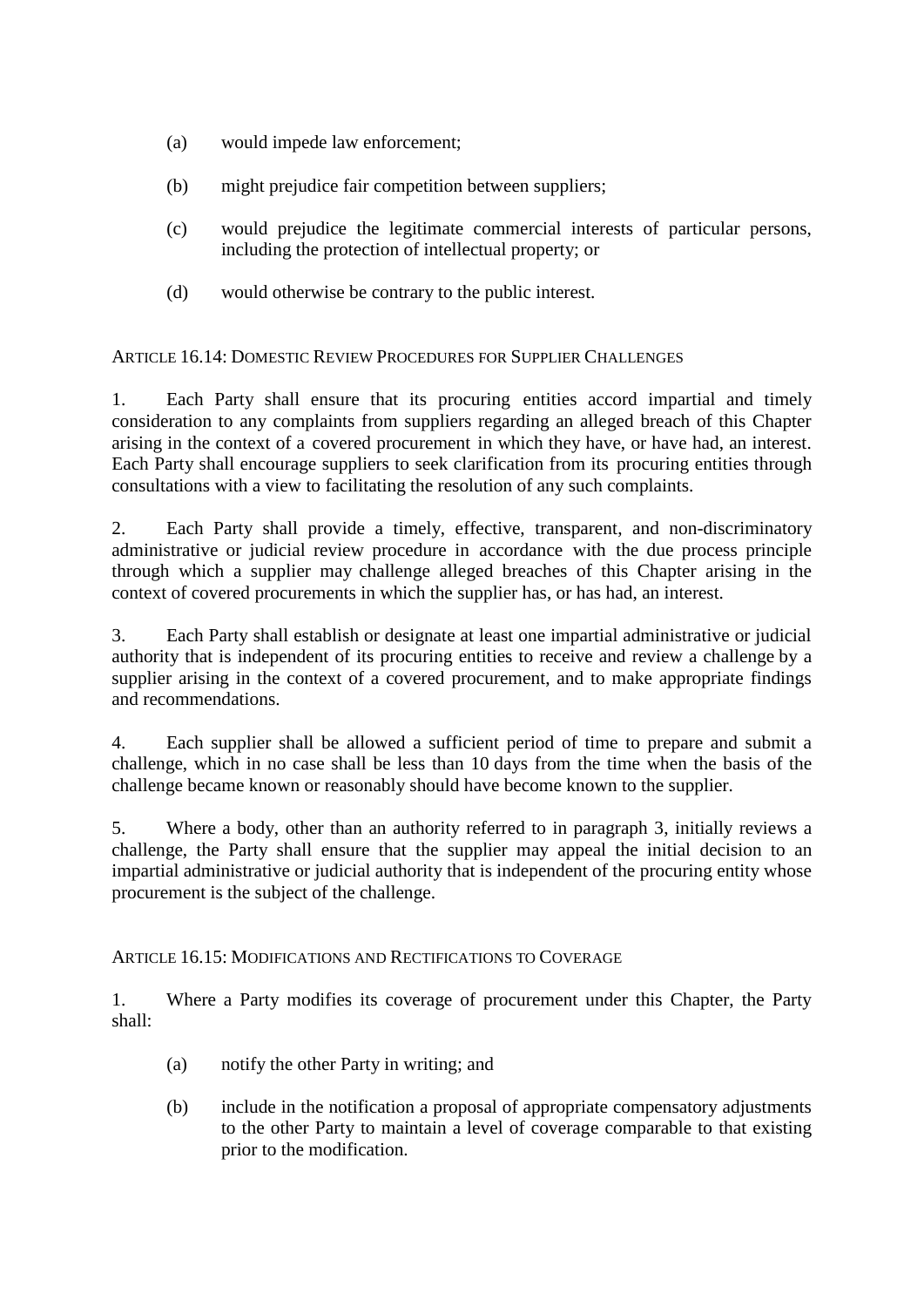2. Notwithstanding subparagraph 1(b), a Party shall not be obliged to provide compensatory adjustments where:

- (a) the modification in question is a minor amendment or a rectification of a purely formal nature; or
- (b) the proposed modification covers an entity over which the Party has effectively eliminated its control or influence.
- 3. If the other Party does not agree that:
	- (a) an adjustment proposed under subparagraph 1(b) is adequate to maintain a comparable level of mutually agreed coverage;
	- (b) the proposed modification is a minor amendment or a rectification under subparagraph 2(a); or
	- (c) the proposed modification covers a procuring entity over which the Party has effectively eliminated its control or influence under subparagraph 2(b),

it shall object in writing within 30 days following the receipt of the notification referred to in paragraph 1 or be deemed to have agreed to the adjustment or proposed modification, including for purposes of Chapter Twenty-Three (Dispute Settlement).

4. Where the Parties are in agreement on the proposed modification, rectification, or minor amendment, including where a Party has not objected within 30 days under paragraph 3, they shall give effect to the agreement by modifying forthwith Annex 16A.

#### ARTICLE 16.16: FURTHER NEGOTIATIONS

In case where a Party offers, after the entry into force of this Agreement, to non-Party additional advantages with regard to its government procurement market access coverage agreed under this Chapter, it shall agree, upon request of the other Party, to enter into negotiations with a view to extending coverage under this Chapter on a reciprocal basis.

# ARTICLE 16.17: SMALL AND MEDIUM-SIZED  ${\rm Enter}{\rm PRISES}^1$  <code>Participation</code>

1. The Parties recognize the importance of the participation of small and medium-sized enterprises in government procurement.

2. The Parties also recognize the importance of business alliances between suppliers of each Party, and in particular between small and medium-sized enterprises, including the joint participation in tendering procedures.

<sup>1</sup> <sup>1</sup> For purposes of this Article, Article 16.18, and Annex 16B, for Peru, "small and medium-sized enterprises" includes micro enterprises as defined in Peru's domestic legislation.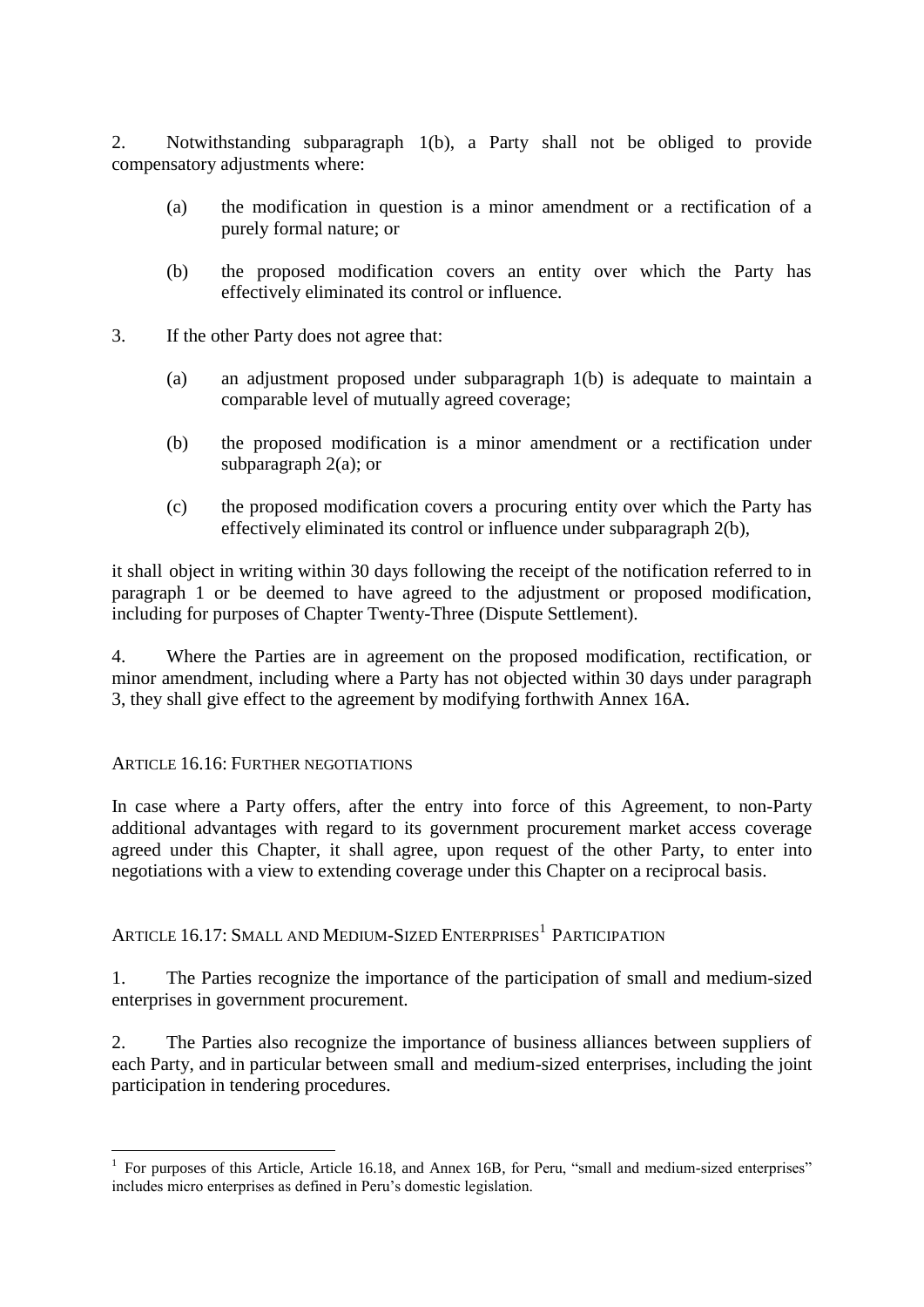3. The Parties shall endeavor to work jointly towards exchanging information and facilitating access of small and medium-sized enterprises to government procurement procedures, methods, and contracting requirements, focusing on their special needs.

#### ARTICLE 16.18: COOPERATION

1. The Parties recognize the importance of cooperation with a view to achieving a better understanding on their respective government procurement systems, as well as a better access to their respective markets, in particular for small and medium-sized enterprises.

- 2. The Parties shall endeavor to cooperate on matters such as:
	- (a) exchange of experiences and information, such as regulatory frameworks, best practices, and statistics;
	- (b) development and use of electronic communications in government procurement systems;
	- (c) capacity building and technical assistance to suppliers with respect to access to the government procurement market; and
	- (d) institutional strengthening for the fulfillment of this Chapter, including training government officials.

#### ARTICLE 16.19: COMMITTEE ON PROCUREMENT

1. The Parties hereby establish a Committee on Procurement comprising representatives of each Party.

- 2. The Committee shall:
	- (a) evaluate the implementation of this Chapter and recommend to the Parties the appropriate activities;
	- (b) evaluate and follow up the activities related to cooperation; and
	- (c) consider further negotiations aimed at broadening the coverage of this Chapter.

#### ARTICLE 16.20: DEFINITIONS

For purposes of this Chapter:

**commercial goods or services** means goods or services of a type generally sold or offered for sale in the commercial marketplace to, and customarily purchased by, non-governmental buyers for non-governmental purposes;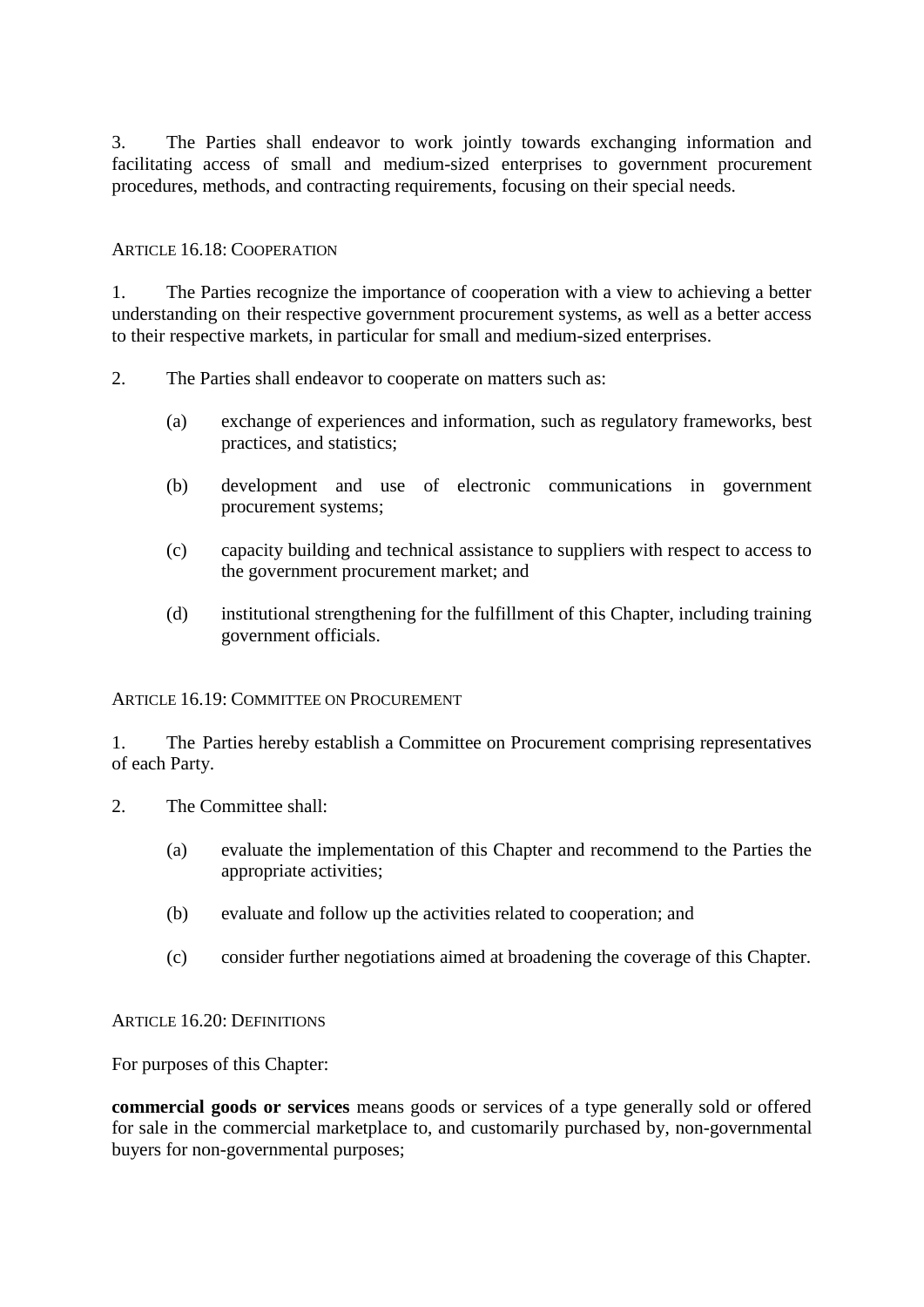**conditions for participation** means any registration, qualification, or other pre-requisites for participation in a procurement;

**electronic auction** means an iterative process that involves the use of electronic means for the presentation by suppliers of either new prices, or new values for quantifiable non-price elements of the tender related to the evaluation criteria, or both, resulting in a ranking or re-ranking of tenders.

**in writing** or **written** means any worded or numbered expression that can be read, reproduced, and later communicated. It may include electronically transmitted and stored information;

**limited tendering** means a procurement method where the procuring entity contacts a supplier or suppliers of its choice;

**measure** means any law, regulation, procedure, requirement, or practice;

**notice of intended procurement** means a notice published by a procuring entity inviting suppliers to submit a request for participation, a tender, or both;

**offsets** means any condition or undertaking that encourages local development or improves a Party's balance-of-payments accounts, such as the use of domestic content, the licensing of technology, investment, counter-trade, and similar actions or requirements;

**open tendering** means a procurement method where all interested suppliers may submit a tender. The Parties understand that open tendering includes modalities such as framework agreements and reverse auction in accordance with their respective legislations;

**procurement** means the process by which a government obtains the use of or acquires goods or services, or any combination thereof, for governmental purposes and not with a view to commercial sale or resale or with a view to use in the production or supply of goods or services for commercial sale or resale;

**procuring entity** means an entity covered under Annex 16A;

**selective tendering** means a procurement method where only the suppliers satisfying the conditions for participation are invited by the procuring entity to submit a tender;

**services** includes construction services, unless otherwise specified;

**standard** means a document approved by a recognized body that provides for common and repeated use, rules, guidelines, or characteristics for goods or services, or related processes and production methods, with which compliance is not mandatory. It may also include or deal exclusively with terminology, symbols, packaging, marking, or labeling requirements as they apply to a good, service, process, or production method;

**supplier** means a person or group of persons that provides or could provide goods or services to a procuring entity; and